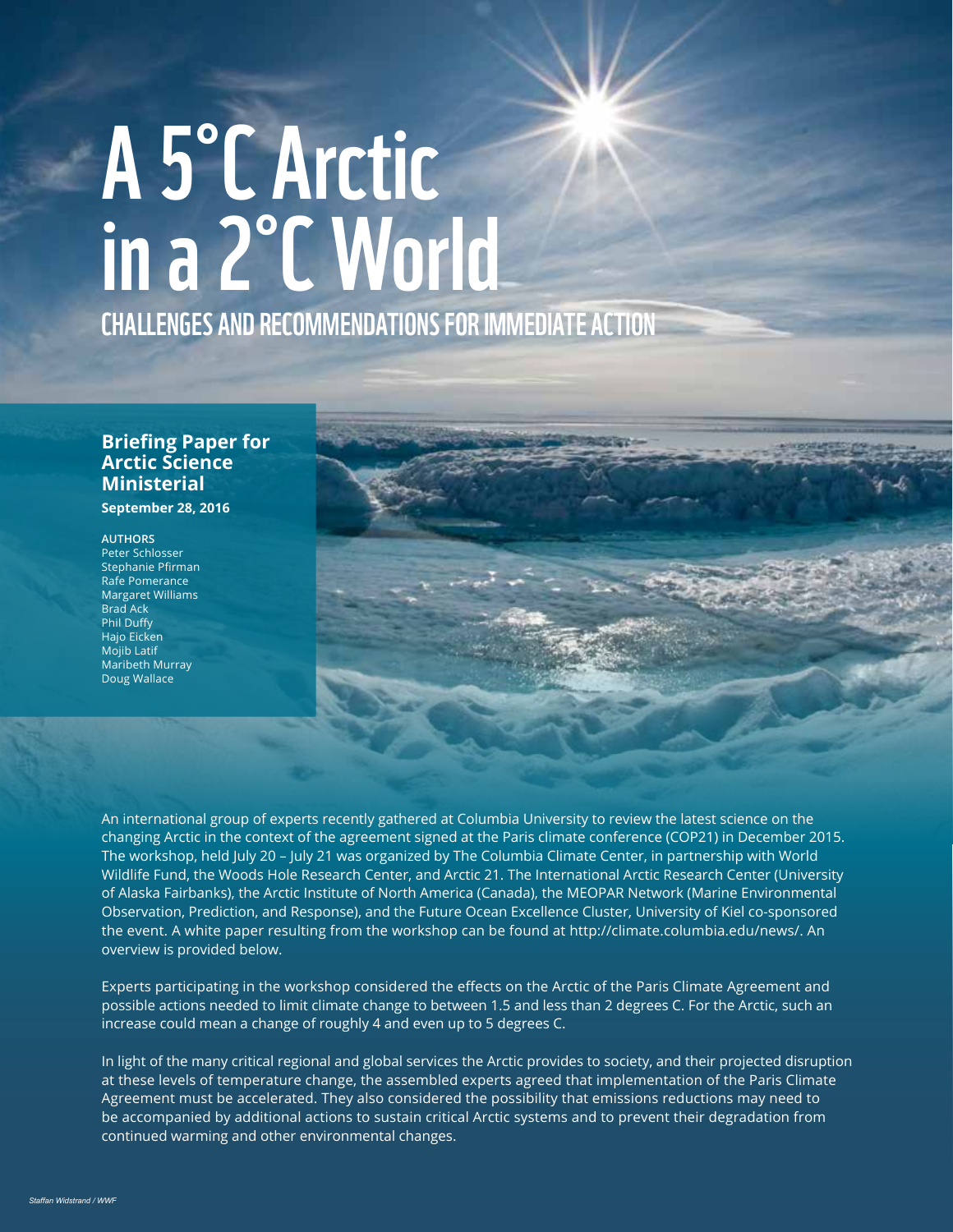## **Key Findings of the Workshop**

- **1.** Arctic change is a reality. The Arctic is already changing faster than the rest of the globe.
- **2.** Changes are already felt on many fronts and affect not only Arctic residents but also billions of people living outside the Arctic.
- **3.** Through global emissions of carbon dioxide and other greenhouse gases, society has committed the Arctic to substantial future warming with concomitant dislocations.
- **4.** Under all emissions scenarios, warming and substantial ice loss are projected for the next 20 to 30 years, along with other major physical, biological and societal changes.
- **5.** If mitigating actions are not implemented immediately, the Arctic will continue to change dramatically from being white, ice-covered, and stable to a new state of instability with difficult-to-predict interactions, abrupt changes, and global responses.

**Unifying the voices of the Arctic nations and global actors will be critical to upscale these efforts and ensure momentum to meet these ambitious goals. An Arctic coalition promoting measures that keep the Arctic's vital functions and services intact, with a voice in the global arena, is essential.** 

#### **Key Recommendations**

- **1.** Understanding the local and global implications of alternative Arctic futures must become a major focus for research efforts.
- **2.** To avert dangerous environmental impacts beyond the time frame of a few decades, it is critical to immediately scale up implementation of alternative energy production, and accelerate decarbonization of the global energy system.
- **3.** Efforts in research and development, and subsequent deployment of carbon dioxide removal on a global scale, must be greatly increased.
- **4.** Arctic communities need support for strategic adaptation – including relocation – now. Arctic people are being forced to adapt in the absence of necessary policy and infrastructural frameworks.
- **5.** Enhancement of the emerging pan-Arctic observing system and addition of early warning components, along with development of Arctic system models, are required to keep "fingers on the pulse" of Arctic change. Increased science investment is needed to identify and track tipping points for the critical components of the Arctic system (such as sea ice, permafrost, and ice sheets) and the global services they provide, such as reflectivity of solar radiation, storage of carbon in permafrost, and storage of glacial ice that prevents sea level rise.
- **6.** Broad stakeholder dialogue is required to inform decision-making on desired outcomes and to shape far-sighted responses to evolving conditions.

**Inuit elders teach kayak building and paddling. Baffin Island, Canada**